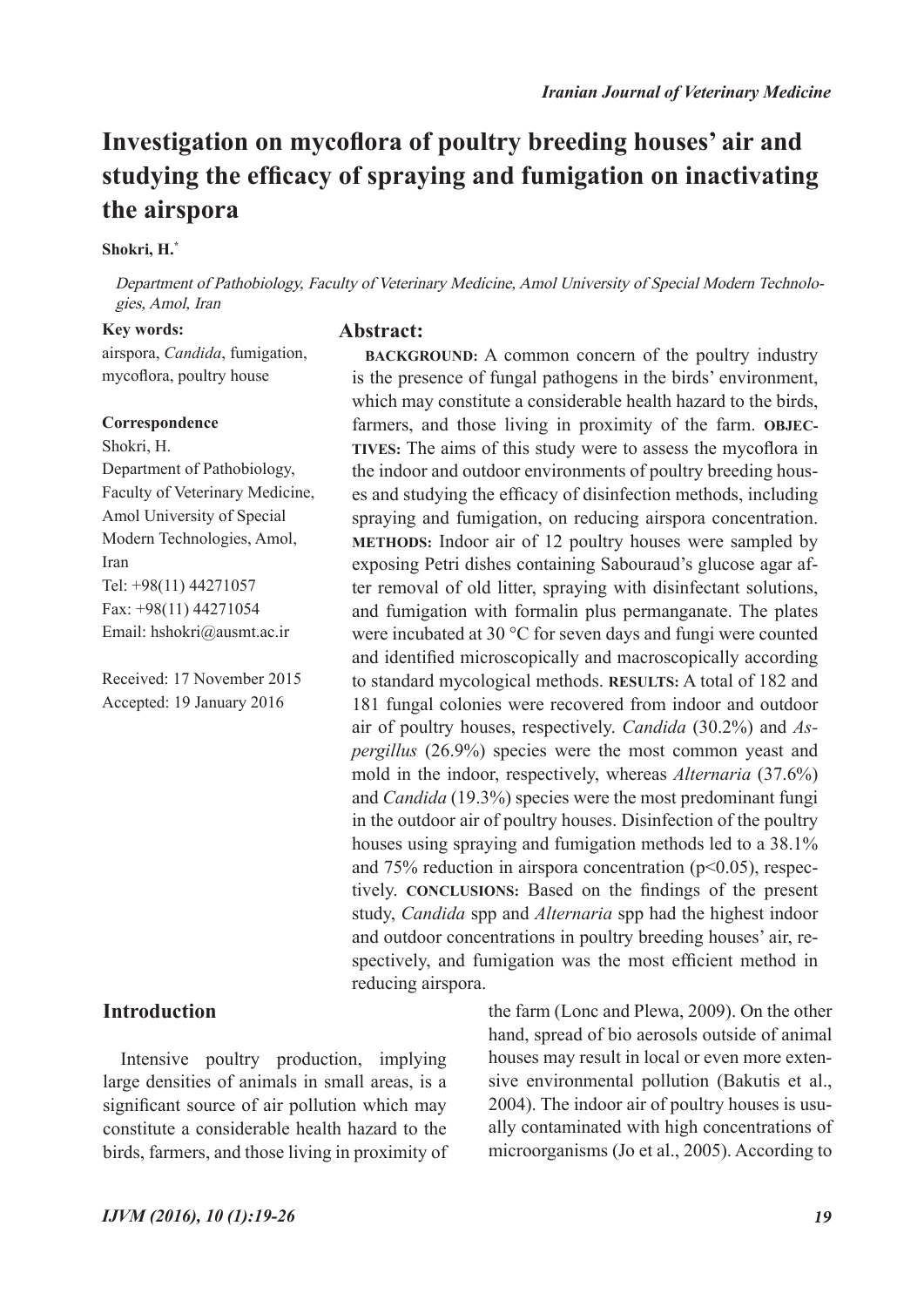the existing studies, bacteria are the dominant microorganisms found in the poultry house bio aerosols, whose concentrations reach as much as 10<sup>9</sup> Colony Forming Unit (CFU)/m<sup>3</sup> (Radon et al., 2002), but fungi constitute a significant part of the airborne microflora in this sector as well. Their concentrations in stationary measurements usually range from  $10<sup>2</sup>$  to  $10<sup>4</sup>$  CFU/ m3 (Rimac et al, 2010), whereas in personal measurements for poultry farm workers- they are contained within  $10^4$ -10<sup>8</sup> CFU/m<sup>3</sup> (Lee et al., 2006).

In general, outdoor atmosphere is dominated by representatives of the genera *Cladosporium*, *Penicillium*, *Aspergillus*, *Alternaria* and by yeasts and *Mycelia sterilia*. In relation to outdoor environments, indoor atmospheres typically display lower diversity (Araujo and Cabral, 2010). The fungal flora in the indoor air of breeding houses often contains molds from the genera: *Aspergillus*, *Penicillium*, *Cladosporium*, *Alternaria*, *Rhizopus*, *Scopulariopsis*, and *Trichophyton* (Lugauskas et al, 2004). Both viable forms of these fungi and their metabolites (mycotoxins) may cause a number of disorders in birds and poultry breeding workers, concerning mainly the respiratory tract (mucous membrane irritation, invasive mycoses of lungs, allergic rhinitis, allergic pulmonary alveolitis, asthma) and the skin (dermatomycoses and onychomycosis) (Dutkiewicz et al., 1999). Currently, fungal infections caused by *Microsporum gallinae* (Taghavi et al., 2014), A. fumigatus (Khosravi et al, 2007), and *Candida* species (Hashempour et al., 2014) are among the most frequent causes of fungal problems in poultry birds in Iran.

Poultry house sanitation plays a crucial role in controlling and preventing pathogenic infectious diseases. Removal of old litter, followed by cleaning and disinfecting poultry houses, can help reduce pathogen loads and break disease cycles. Methods for the application of disinfectants include spraying, misting, fogging, or fumigation (Eckman, 1994). A good

sanitation program can benefit the grower by optimizing bird performance while lowering the incidence of contaminated flocks.

Mazandaran is a province in the North of Iran. It is located on the southern coast of the Caspian Sea. In the coastal plains - where we conducted our study - the humidity is high and the climate is temperate, which favors fungal growth; they are found through air. The present study was aimed to evaluate airspora concentration in the indoor and outdoor of poultry houses and studying the efficacy of disinfection methods including spraying and fumigation in inactivating a variety of common fungi in poultry houses.

# **Materials and Methods**

**Sampling sites:** Twelve poultry breeding houses (broilers; Ross 308) were randomly selected from across the coastal plains of the Mazandaran province. Indoor and outdoor air samples were collected in the winter of 2014. The flock population in buildings was between 7000 and there were 35.000 birds. The rearing period was between 45 to 56 days for birds.

**Air sampling:** Indoor air samples for determining concentrations of fungi were collected by exposing Petri dishes containing Sabouraud's glucose agar (Merck Co., Darmastadt, Germany) in three steps as follows: Step 1: after the removal of old litter; Step 2: after spraying with disinfectant solutions (dispatag, chloracid 2000, nanosil, savlon, and formalin); Step 3: after fumigation using formalin along with permanganate. Petri dishes were placed at the height of 1.5 meters above the floor. Sampling took 30 minutes. During indoor mycoflora sampling at the same point, outdoor air sampling was performed as well (Shokri et al., 2010).

**Laboratory analysis:** Samples were incubated at 30 °C for seven days, after which the resulting colonies were counted as Colony Forming Units (CFU/plate/30 min). The cul-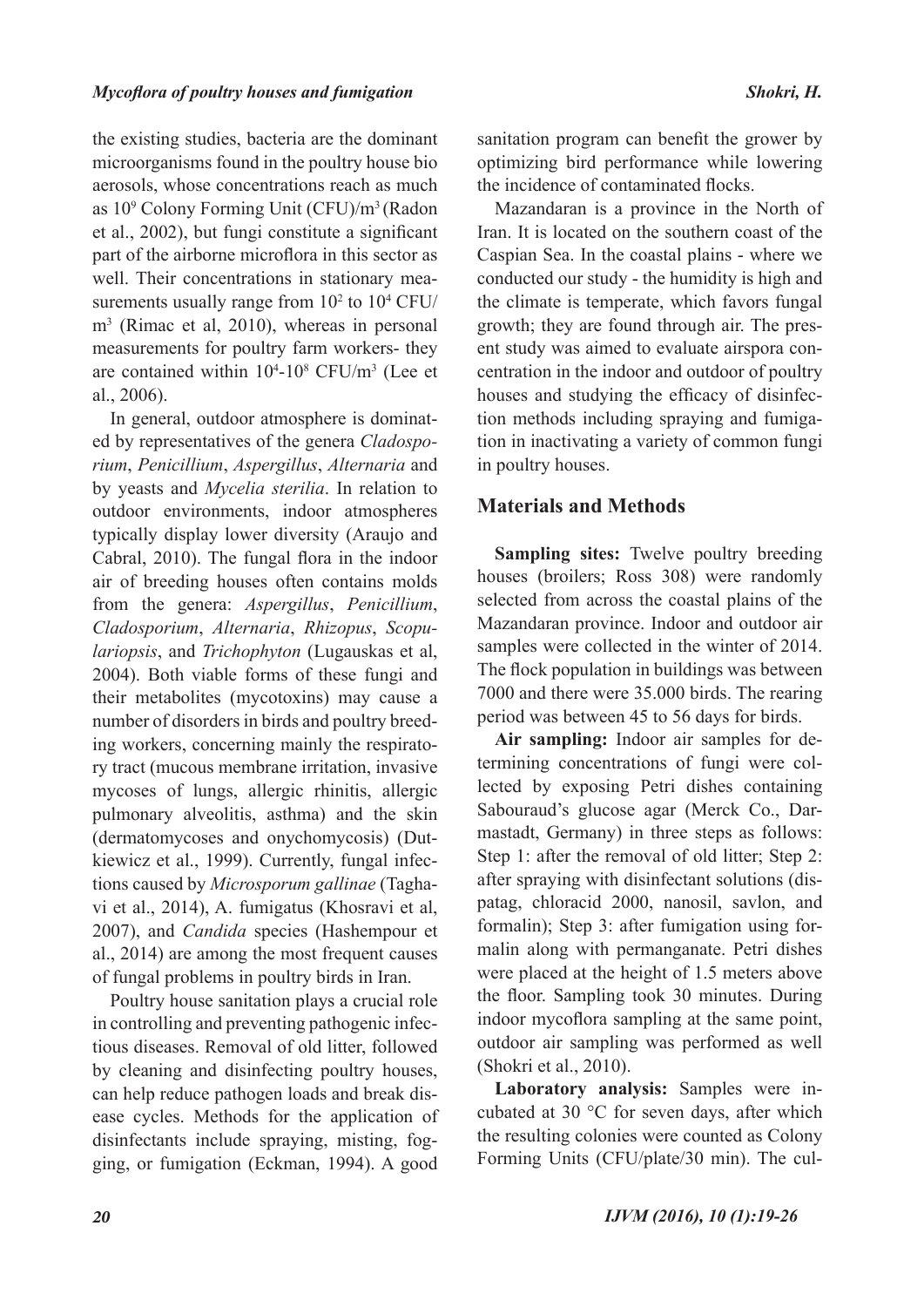#### *Shokri, H.*

ture plates were discarded after 4 weeks if no signs of fungal growth were seen. At least one colony of each apparently different types of colonies from indoor and outdoor air samples was selected for subculture and identification. The isolated fungi were identified to the genus level on the basis of colonial morphology on diagnostic media and on microscopic morphology by keys to identification and also using biochemical tests with API 20C AUX kit (bio-Merieux-Vitek, Inc., Hazelwood, USA) (Pitt, 2000; Larone, 2002; Samson et al., 2004).

**Statistics:** For statistical analysis, a chisquare test was performed to reveal the differences among different poultry breeding houses; with respect to the concentration of isolated airborne fungi. A p value less than 0.05 was considered statistically significant.

## **Results**

Forty-eight plates were collected, of which 36 were indoor air samples and 12 outdoor. Thirty-eight plates turned out positive. The types and concentrations of airborne culturable fungi determined in poultry breeding houses and outside of those houses were presented in Table 1. The analysis of airspora showed that the indoor concentration of fungi (no. 182 CFU) was to some extent higher than that of outdoor concentration (no. 181 CFU) at a distance of 20 meters from the poultry houses. No significant differences were observed between airspora in the indoor and outdoor air of poultry breeding houses.

In this study, a total of 13 genera of fungi from the indoor air samples were identified from poultry houses. As shown in Table 2, the most predominant yeasts were *Candida* spp (30.2%), *Trichosporon* spp (6%), *Rhodotorula* spp  $(1.6\%)$ , and *Geotrichum* spp  $(0.5\%)$ , as well as nine genera of molds which were identified as follows: *Aspergillus* spp (26.9%), *Alternaria* spp (11.5%), *Mycelia sterilia* (9.9%), *Penicillium* spp (8.8%), *Chrysosporium* spp



Figure 1. Comparison of the concentrations of moulds and yeasts in the inside air of poultry breeding houses (CFU/plate/ 30 min).

Table 1. Concentrations of airspora in the indoor and outdoor environments of the poultry breeding houses (CFU/plate/30 min). (\*) Step 1: After removal of old litter; Step 2: After spraying with disinfectant solutions (dispatag, chloracid 2000, nanosil, savlon and formalin); Step 3: After fumigation using formalin along with permanganate.

|                  |        | Indoor air (CFU) | Outdoor air<br>(CFU) |    |
|------------------|--------|------------------|----------------------|----|
|                  | Step 1 | Step 2           | Step 3               |    |
| Poultry house 1  | 54     | 4                | 9                    | 44 |
| Poultry house 2  | 6      | 17               | 2                    | 12 |
| Poultry house 3  | 23     | 18               | 0                    | 33 |
| Poultry house 4  | 5      | 5                | 0                    | 6  |
| Poultry house 5  | 10     | 4                | 0                    | 12 |
| Poultry house 6  | 47     | 0                | 0                    | 17 |
| Poultry house 7  | 6      | 11               | 10                   | 3  |
| Poultry house 8  | 4      | 0                | 0                    | 5  |
| Poultry house 9  | 6      | 32               | 0                    | 1  |
| Poultry house 10 | 5      | 7                | 7                    | 20 |
| Poultry house 11 | 6      | 5                | 0                    | 6  |
| Poultry house 12 | 9      | 9                |                      | 22 |

(1%), *Mucor* spp (1%), *Cladosporium* spp (1%), *Rhizopus* spp (0.5%), and *Dematiaceous fungi* (0.5%). There was a statistically significant difference between the concentrations of molds  $(61.5\%)$  and yeasts  $(38.5\%)$   $(p<0.05)$ (Fig. 1). A total of 11 fungal genera were identified from the outdoor air samples of poultry houses. As shown in Table 2, *Alternaria* spp were the most frequent organisms and formed about 37.6% of the total fungal community.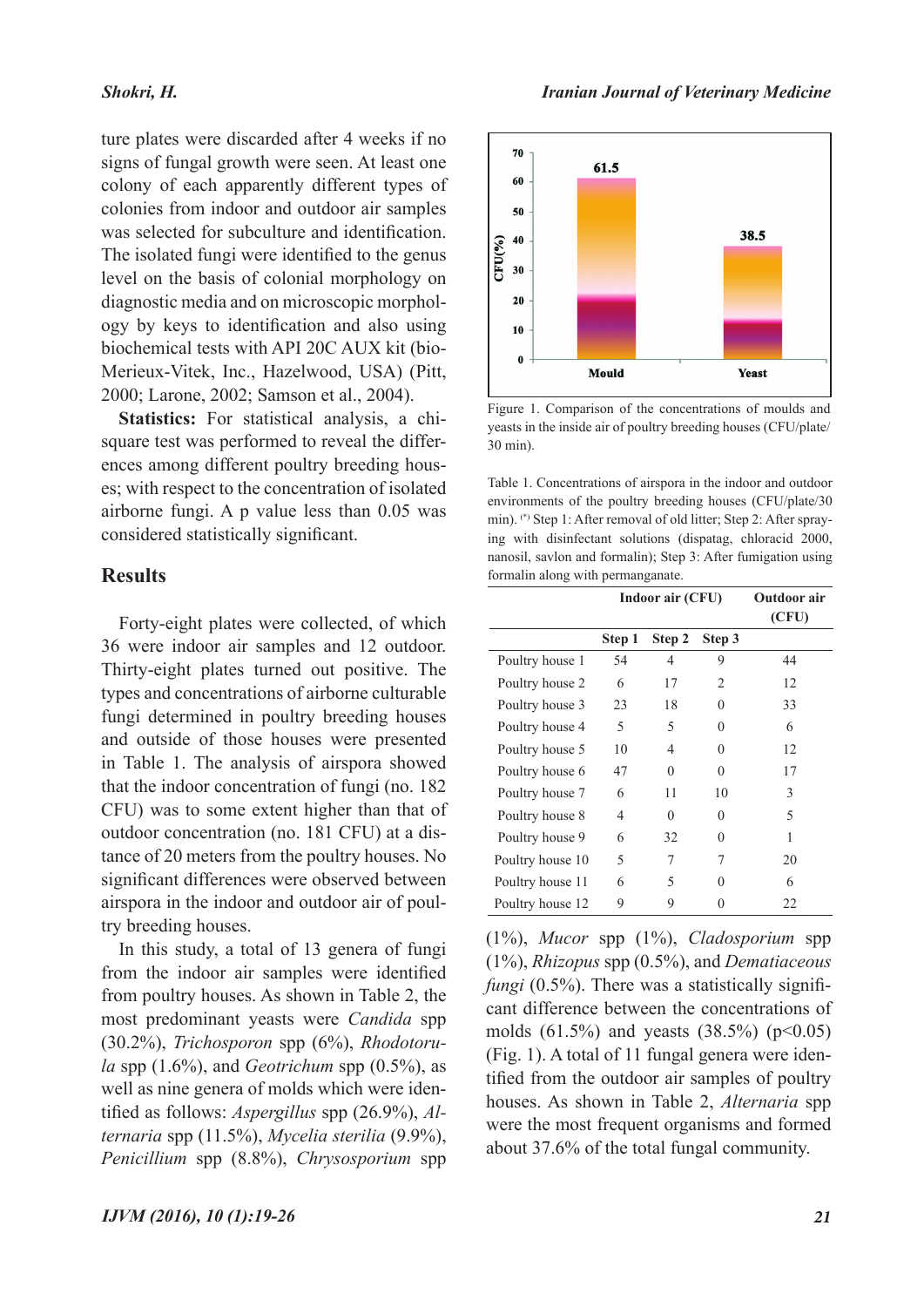## *Mycoflora of poultry houses and fumigation Shokri, H.*

Table 2. The composition of fungal genera in outside and inside air of poultry breeding houses (CFU/plate/30 min). (\*) Step 1: After removal of old litter; Step 2: After spraying with disinfectant solutions (dispatag, chloracid 2000, nanosil, savlon and formalin); Step 3: After fumigation using formalin along with permanganate.

| Poultry             | Indoor air (CFU)                                                                                                                                                | Outdoor air (CFU)                                                                                                                                                           |                                                                                                         |                                                                                                                           |
|---------------------|-----------------------------------------------------------------------------------------------------------------------------------------------------------------|-----------------------------------------------------------------------------------------------------------------------------------------------------------------------------|---------------------------------------------------------------------------------------------------------|---------------------------------------------------------------------------------------------------------------------------|
| houses              |                                                                                                                                                                 |                                                                                                                                                                             |                                                                                                         |                                                                                                                           |
|                     | Step 1                                                                                                                                                          | Step 2                                                                                                                                                                      | Step 3                                                                                                  |                                                                                                                           |
| Poultry<br>house 1  | Aspergillus (5), Penicillium (1),<br>Alternaria (4), Mycelia sterilia<br>(1), Candida (30), Rhodotorula<br>(1), Geotrichum (1), Trichospo-<br>ron beigelii (11) | Cladosporium (2), Trichos-<br>poron beigelii (2)                                                                                                                            | Alternaria (1),<br>Cladosporium (1),<br>Mycelia sterilia<br>(7)                                         | Aspergillus (1), Penicil-<br>lium (7), Alternaria (2),<br>Mycelia sterilia (13),<br>Candida (21)                          |
| Poultry<br>house 2  | Alternaria (2), Mycelia sterilia<br>(2), Chrysosporium (2)                                                                                                      | Drechslera (1), Aspergillus<br>$(1)$ , Penicillium $(3)$ , Fu-<br>sarium (1), Alternaria (4),<br>Cladosporium (1), Mycelia<br>sterilia (4), Rhodotorula (1),<br>Candida (1) | Rhizopus (1),<br>Mucor(1)                                                                               | Alternaria (3), Mycelia<br>sterilia (1), Chrysospori-<br>$um(2)$ , Penicillium $(4)$ ,<br>Candida (2)                     |
| Poultry<br>house 3  | Aspergillus (17), Penicillium (5),<br>Candida (1)                                                                                                               | Aspergillus (1), Cladospo-<br>rium (1), Alternaria (7),<br>Rhodotorula (1), Candida<br>(8)                                                                                  | $\boldsymbol{0}$                                                                                        | Aspergillus (2), Penicilli-<br>$um(1),$ Alternaria (30)                                                                   |
| Poultry<br>house 4  | Aspergillus (2), Alternaria (3)                                                                                                                                 | Mycelia sterilia (1), Candi-<br>da(1)                                                                                                                                       | $\boldsymbol{0}$                                                                                        | Fusarium (3), Mycelia<br>sterilia (1), Alternaria<br>$(1)$ , Candida $(1)$                                                |
| Poultry<br>house 5  | Aspergillus (5), Penicillium (3),<br>Rhizopus (1), Alternaria (1)                                                                                               | Penicillium (1), Mycelia<br>sterilia (3)                                                                                                                                    | $\boldsymbol{0}$                                                                                        | Penicillium (1), Mycelia<br>sterilia (1), Alternaria<br>(4), Dematiaceous fungi<br>$(3)$ , Rhodotorula $(3)$              |
| Poultry<br>house 6  | Aspergillus (20), Penicillium (4),<br>Alternaria (3), Candida (20),                                                                                             |                                                                                                                                                                             | $\boldsymbol{0}$                                                                                        | Penicillium (1), Mycelia<br>sterilia (3), Alternaria<br>$(5)$ , Fusarium $(1)$ , Can-<br>dida(7)                          |
| Poultry<br>house 7  | Alternaria (2), Mucor (1), My-<br>celia sterilia (3)                                                                                                            | Cladosporium (8), Alternar-<br>ia (2), Trichosporon beigelii<br>(1)                                                                                                         | Cladosporium (8),<br>Alternaria (1),<br>Penicillium (1)                                                 | Aspergillus (1), Alternar-<br>ia (1), Mycelia sterilia<br>(1)                                                             |
| Poultry<br>house 8  | Alternaria (1), Mucor (1), Pen-<br>icillium (2)                                                                                                                 |                                                                                                                                                                             | $\mathbf{0}$                                                                                            | Aspergillus (1), Alternar-<br>ia $(1)$ , Penicillium $(3)$                                                                |
| Poultry<br>house 9  | Mycelia sterilia (6)                                                                                                                                            | Cladosporium (10), Alter-<br>naria (1), Mycelia sterilia<br>$(1)$ , Rhodotorula $(20)$                                                                                      | $\boldsymbol{0}$                                                                                        | Mucor(1)                                                                                                                  |
| Poultry<br>house 10 | Mycelia sterilia (2), Cladospori-<br>um (1), Dematiaceous fungi (1),<br>Rhodotorula (1)                                                                         | Alternaria (3), Cladospori-<br>um(3), Penicillium(1)                                                                                                                        | Stemphylium (1),<br>Cladosporium (2),<br>Alternaria (1),<br>Penicillium (2),<br>Mycelia sterilia<br>(1) | Aspergillus (7), Clado-<br>sporium (2), Alternaria<br>$(3)$ , Penicillium $(2)$ ,<br>Mycelia sterilia (2),<br>Candida (4) |
| Poultry<br>house 11 | Cladosporium (1), Alternaria<br>(1), Penicillium (1), Mycelia<br>sterilia (2), Rhodotorula (1)                                                                  | Cladosporium (3), Dematia-<br>ceous fungi (1), Rhodotorula<br>(1)                                                                                                           | $\boldsymbol{0}$                                                                                        | Mycelia sterilia (3),<br>Cladosporium (1),<br>Dematiaceous fungi (1),<br>Alternaria (1)                                   |
| Poultry<br>house 12 | Alternaria (4), Mycelia sterilia<br>$(2)$ , Candida $(3)$                                                                                                       | Cladosporium (8), Mucor<br>(1),                                                                                                                                             | $\boldsymbol{0}$                                                                                        | Alternaria (20), Mucor<br>$(1)$ , Rhodotorula $(1)$                                                                       |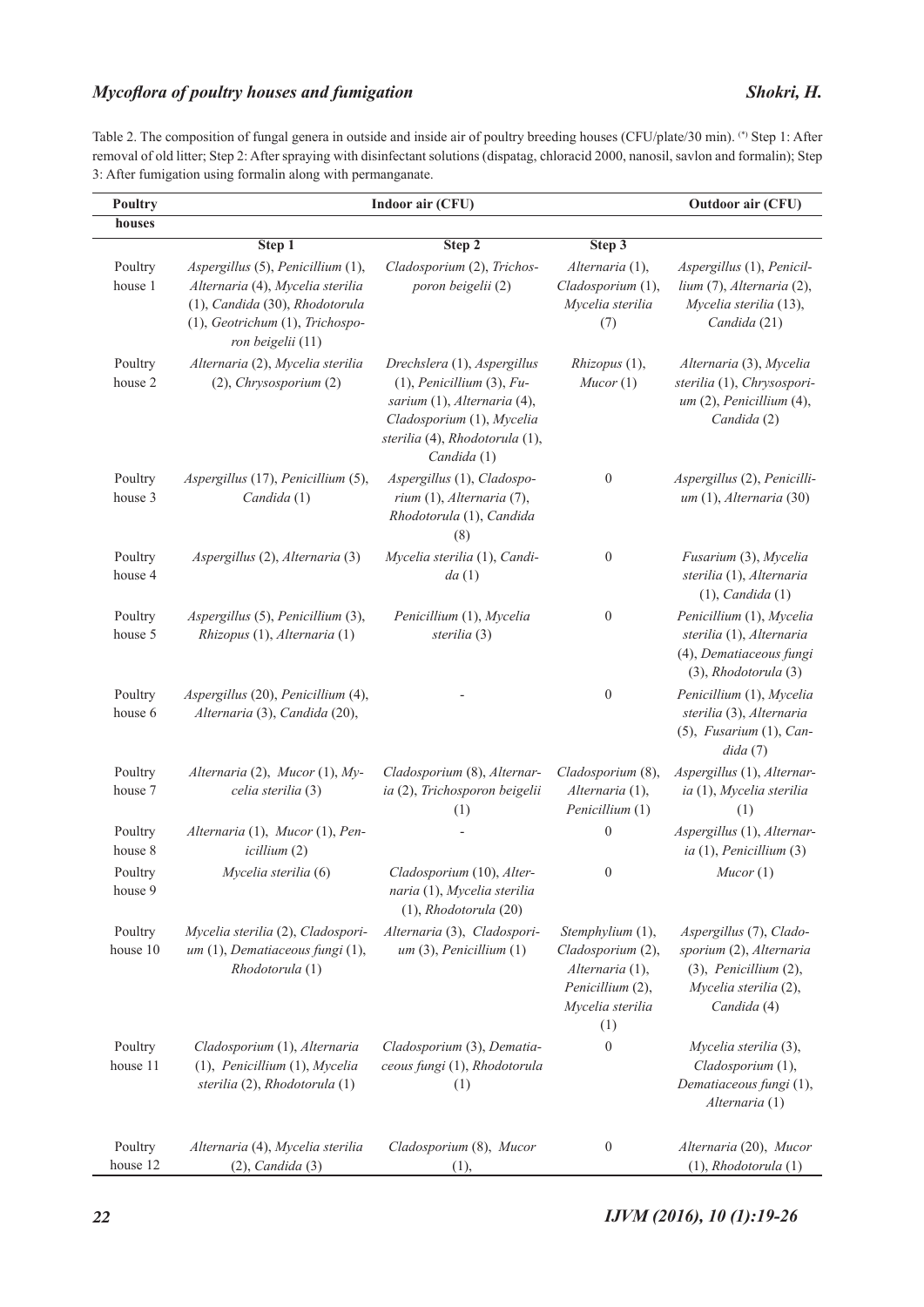#### *Shokri, H.*

Results of this study indicated that disinfection by spraying method of the poultry houses led to a 38.1% reduction in airspora concentration, while the application of fumigation, especially formaldehyde along with potassium permanganate, led to a 75% reduction in airspora concentration in the indoor air of poultry breeding houses, representing significant efficacy of fumigation method in reducing the airspora concentration (p<0.05).

## **Discussion**

The presence of fungi in the indoor air of poultry house is a natural phenomenon. Microorganisms are constituents of saprophytic and pathogenic fungi, which were found in the poultry houses air. Aerial count of fungal elements in the indoor air of poultry house and monitoring of its emission from this building to the adjacent environment are important parameters for the assessment of the influence of poultry houses on the animals' health and environmental pollution (Lonc and Plewa, 2009). In the present study, fungal contamination in the indoor air was determined at 12 poultry breeding houses in Mazandaran province, Iran.

In the current study, a total of 48 impacted plates were collected, of which 36 were indoor air samples and 12 outdoor. Thirty-eight plates turned out positive. As shown in Table 1, the indoor concentration of fungi (no. 182 CFU) was to some extent higher than that of outdoor concentration (no. 181 CFU) at a distance of 20 meters from the poultry houses. No significant differences were observed between airspora in the indoor and outdoor air of poultry breeding houses. Baykov and Stoyanov (1999) also reported higher fungal levels inside poultry houses than in nearby areas and the average values were similar to our results.

The present study indicated 13 genera of fungi from the indoor air samples of poultry houses. The most predominant yeasts were

*Candida* spp (30.2%), *Trichosporon* spp (6%), *Rhodotorula* spp (1.6%), and *Geotrichum* spp (0.5%), as well as nine genera of molds which were identified as follows: *Aspergillus* spp (26.9%), *Alternaria* spp (11.5%), *Mycelia sterilia* (9.9%), *Penicillium* spp (8.8%), *Chrysosporium* spp (1%), *Mucor* spp (1%), *Cladosporium* spp (1%), *Rhizopus* spp (0.5%), and *Dematiaceous fungi* (0.5%). While the share of yeasts in the entire pool of the determined fungi reached only 38.5%, molds constituted 61.5% in that pool, representing significant difference between molds and yeasts (p<0.05; Fig. 1). The fungal mycoflora isolated in these houses was largely diversified. A similar diversity was observed by other researchers, who surveyed poultry houses (Radon et al., 2002; Lugauskas et al., 2004; Karwowska, 2005). Furthermore, consistent with the data presented in their studies, the molds' population prevailed in the indoor air of breeding houses. According to the data obtained by Soliman et al. (2009), fungi, e.g. *Candida albicans*, *A. niger*, *A. nidulans*, *Penicilium* spp, and *Mucor* spp were prevalent in poultry farms in Egypt. However, Romanowska-Słomka and Mirosławski (2009) described the occurrence of the molds and yeasts such as, *Aspergillus*, *Penicillium*, *Candida* and *Cryptococcus* species, in the poultry houses.

Other investigators (Gigli et al., 2005; Nieguitsila et al., 2011) isolated and identified many fungal strains, including *Cladosporium* spp, *Aspergillus* spp, *Penicillium* spp, *Scopulariopsis* spp, *Fusarium* spp, *Epicoccum* spp, *Mucor* spp, *Trichophyton* spp, *Alternaria* spp, *Ulocladium* spp, *Basidiospores* spp, *Acremonium* spp, *Aureobasidium* spp, *Drechslera* spp, *Pithomyces* spp, *Chrysosporium* spp, *Geomyces* spp, and *Rhizomucor* spp from breeding houses. The presence of such fungi in poultry houses was proved by the results of our study.

The present study exhibited *Aspergillus* and *Candida* species as the predominant genera in the indoor air of poultry breeding houses,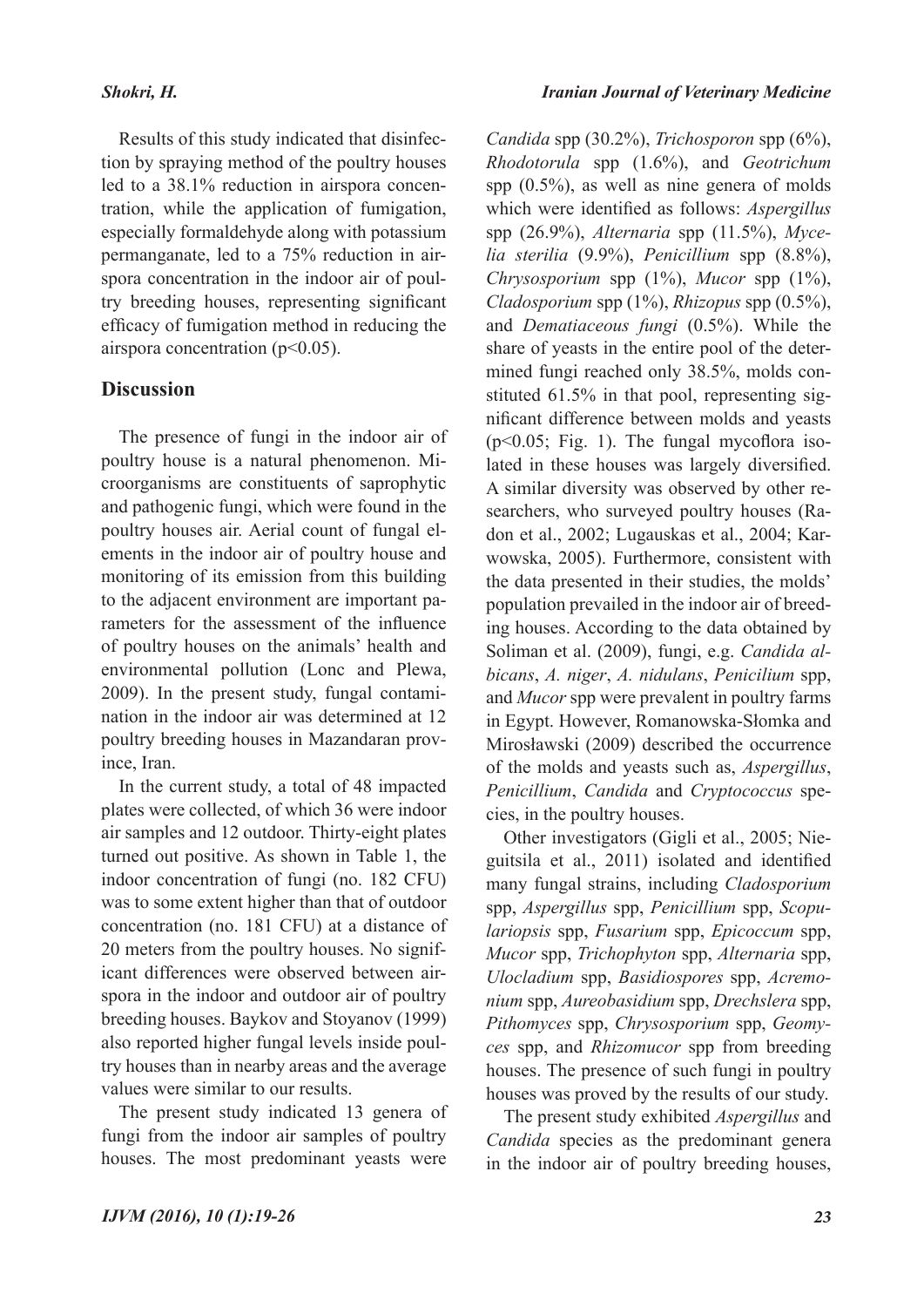comprising over 50% of all the determined genera with a significant difference with other fungi ( $p<0.05$ ). The high prevalence of these fungi could be related to humid environment of Mazandaran province. These results are in consistent with most studies, which mentioned *Aspergillus* species as the dominant mycoflora in the poultry house air (Jo et al., 2005; Vučemilo et al., 2007). This genus comprises many saprophytic species, as well as pathogens. *Aspergillus* species may induce aspergillosis and allergic symptoms in both human and birds (Flannigan et al., 2001; Libudzisz et al., 2007). According to the literature, *Candida* species were also isolated from the indoor air of poultry houses, but they do not always make the dominant fungal mycoflora (Radon et al., 2002; Lonc and Plewa, 2009; Rimac et al., 2010). Yeasts of genus *Candida* are ranked among opportunistic pathogens, which only in specific conditions (e.g. deficient immunity system) may induce various types of candidiasis in birds (Larone, 2002).

A total of 11 fungal genera were identified from the outdoor air samples of poultry houses. As shown in Table 2, *Alternaria* spp were the most frequent organisms with the frequency of 37.6% of the total fungal community. *Alternaria* spp are one of the most common fungi associated with asthma. Not only the presence of asthma, but also the persistence and severity of asthma is strongly associated with sensitization and exposure to *Alternaria* spp (Salo et al., 2006). In this study, other commonly occurring fungi from outdoor air were associated with *Candida* (19.3%), *Mycelia sterilia* (13.8%), *Penicillium* (10.5%), and *Aspergillus* (6.6%) species. In a study conducted by Shokri et al. (2010), *Alternaria*, *Cladophialophora*, and *Mucor* species were the most predominant fungi isolated from the air of different locations of Mazandaran province, Iran.

A good sanitation program of poultry breeding houses is the removal of old litter, cleaning, washing, and disinfecting, which are very important in controlling the accumulation and spread of disease-causing microorganisms (Lugauskas et al., 2004). This study was continued to determine whether different disinfection methods including spraying and fumigation are effective in reducing fungal populations. Results of this study indicated that disinfection by spraying method of the poultry houses led to a 38.1% reduction in airspora concentration, while the application of fumigation, especially formaldehyde along with potassium permanganate, led to a 75% reduction in airspora concentration in the indoor air of poultry breeding houses, representing significant efficacy of fumigation method in reducing the airspora concentration ( $p<0.05$ ).

Finally, our study indicated that fumigation appears to be more effective for the inactivation of airspora as compared to routine chemical disinfectant solutions. A total of 100% reduction in the concentration of airspora was achieved in poultry breeding houses 3, 4, 5, 6, 8, 9, 11, and 12 after 48 hours of fumigation. In addition, an 83.3% and 66.7% reduction in airspora concentration was observed in poultry houses 1 and 2, respectively (Table 1). In contrast, airspora concentration increased in poultry houses 7 and 10 after disinfection by spraying and fumigation methods. Poultry houses 7 and 10 were disinfected only using one disinfectant solution (dispatag), while other houses used dispatag along with one or two other antiseptic solutions (chloracid 2000, nanosil, savlon, and formalin). Another probable explanation for this may be the fact that, in the houses 7 and 10, the litter bed system was not correctly removed. In fact, if disinfectants are used without properly cleaning the house prior to application, then the effectiveness of the disinfectants may be compromised. Many disinfectants are ineffective in the presence of organic matter, such as soil or litter (Witkowska et al, 2010). The application of disinfectants, level of organic charge, synergy, temperature, dilution rate, and examination methods influ-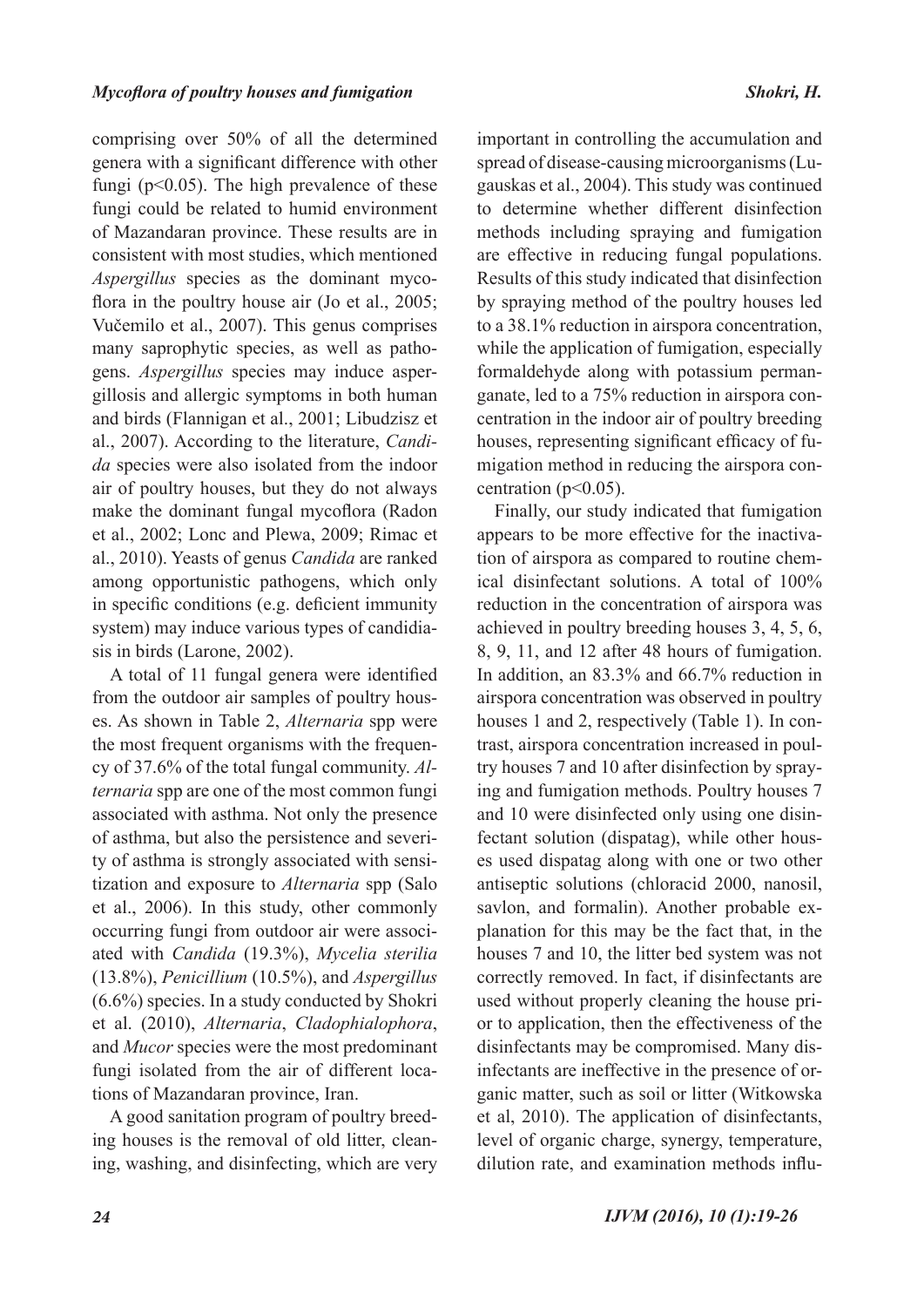## *Shokri, H.*

ence the antimicrobial activity of disinfectants (Russel, 2003). The mechanisms of action of antiseptics and disinfectants on microorganisms include examination of uptake, lysis, and leakage of intracellular constituents, perturbation of cell homeostasis, effects on model membranes, and inhibition of enzymes, electron transport, and oxidative phosphorylation (McDonnell and Russell, 1999; Christopher et al., 2007). Previous studies demonstrated that any number of best management practices, treatments, or disinfectants can comprise a sanitation program. However, if used improperly, sanitation procedures can adversely affect disease prevention, thus, lowering bird performance (Davies et al., 1995). For this reason, it is important to routinely reevaluate the effectiveness of poultry house sanitation programs.

In summary, the dominant fungal mycoflora in the air of poultry breeding houses were molds (61.5%), with the most abundant *Aspergillus* genus. Yeasts constituted another 38.5% of fungal aerosol and were mainly represented by *Candida* spp. In addition, this research has demonstrated the potential for fumigation method to achieve a large percentage reduction in viable spore counts in the indoor air of poultry houses. Results of this study indicated that variables, such as application rate, disinfectant type, and the presence or absence of organic matter, are all important considerations when including a chemical disinfectant application into a sanitation program.

# **Acknowledgments**

This study was funded by Research Council of Faculty of Veterinary Medicine, Amol University of Special Modern Technologies, Amol, Iran.

### **References**

- ity in medical protected environments. In: Air Quality. Ashok, K. (ed.). (1<sup>st</sup> ed.) Sciyo Pub-<br>lisher. Sciyo, India. p. 357- 382. 1. Araujo, R., Cabral, J.P. (2010) Fungal air qual-
- Bakutis, B., Monsteviliene, E., Januskeviciene, 2. G. (2004) Analyses of airborne contamination with bacteria, endotoxins and dust in livestock barns and poultry houses. Acta Vet Brno. 73: 283-289.
- 3. Baykov, B., Stoyanov, M. (1999) Microbial air pollution caused by intensive broiler chicken breeding. Microbiol Ecol. 29: 389-392.
- Christopher, J.I., Geoff, W.H., Stephen, P.D. 4. (2007) Action of disinfectant quaternary ammonium compounds against *Staphylococcus aureus*. Antimicrob Agents Chemother. 51: 296-306.
- Davies, R.H., Wray, C. (1995) Observations 5. on disinfection regimens used on *Salmonella enteritidis* infected poultry units. Poult Sci. 74: 638-647.
- Dutkiewicz, J., Śpiewak, R., Jabłoński, L. 6. (1999) Classification of occupational biohaz- ards and exposed worker groups. Inst Med Wsi. 3: 143-148.
- Eckman, M.K. (1994) Chemicals used by the 7. poultry industry. Poult Sci. 73: 1429-1432.
- Flannigan, B., Samson, R.A., Miller, J.D. (2001) 8. Microorganisms in Home and Indoor Work Environments. CRC Press LLC. Boca Raton, USA.
- Gigli, A.C.S., Baracho, M.S., Naas, I.A., Silva, 9. R.A., Zago, R., Dall'Anese, F.P. (2005) Diagnosis and evaluation of fungi presence in the air of two different ventilation systems for broiler houses. Braz J Poult Sci. 7: 205-208.
- 10. Hashempour, A., Sadeghi Zali, M.H., Seyedgholizadeh, S., Malekan, M., Yahyapour, H. (2014) Prevalence of subclinical candidiasis in broiler flocks in Urmia, Iran. Sch J Agric Vet Sci. 1: 153-155.
- 11. Jo, W.K., Kang, J.H. (2005) Exposure levels of airborne bacteria and fungi in Korean swine and poultry sheds. Arch Environ Health. 60: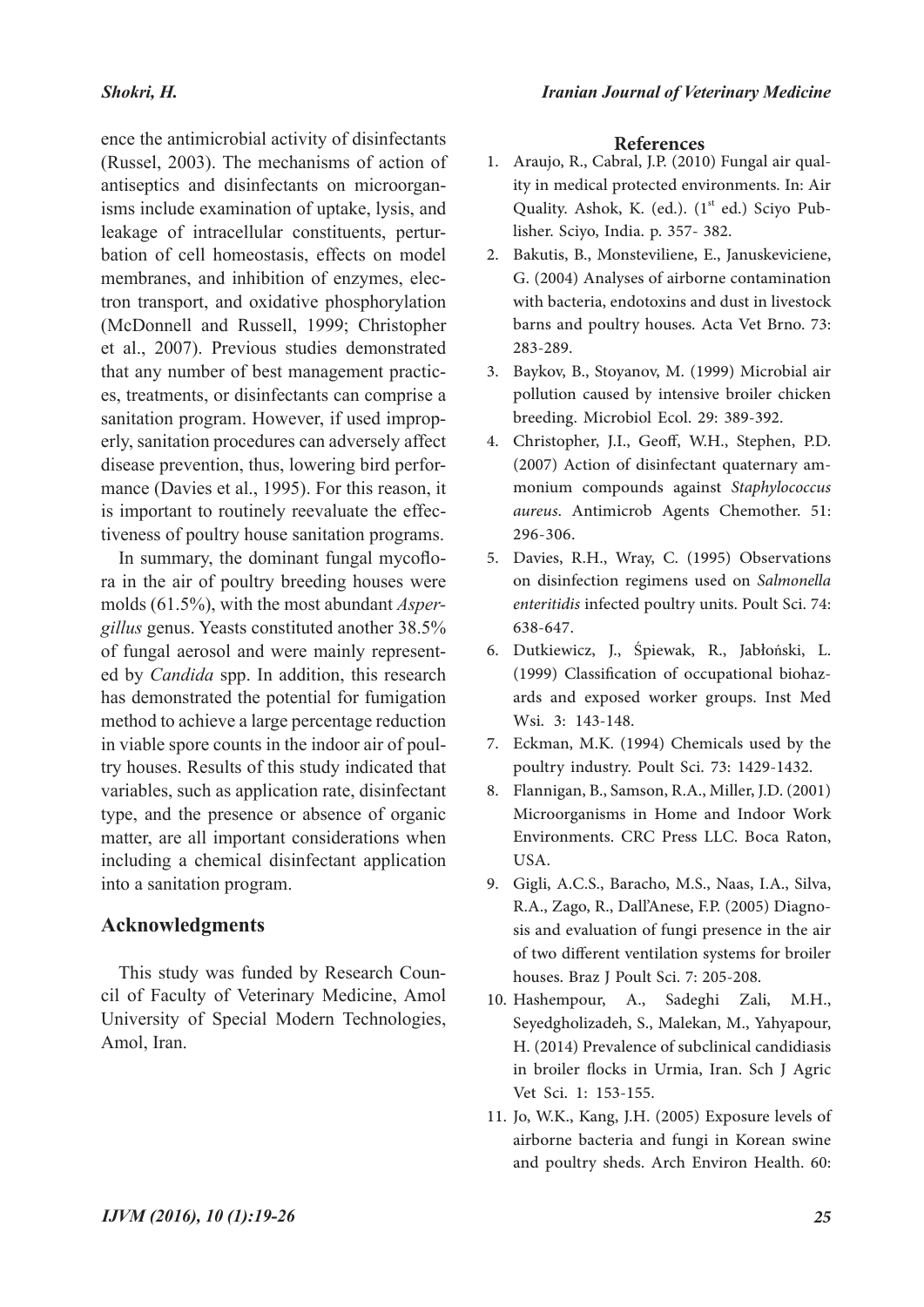140-146.

- 12. Karwowska, E. (2005) Microbiological air contamination in farming environment. Pol- ish J Environ Stud. 14: 445-449.
- Khosravi, A.R., Bozorgmehrifard, M.H., Yah- yaraeyat, R., Shokri, H. (2007) Identification 13. of isolated fungi from different lesions of birds with aspergillosis referred to mycology re- search center, Faculty of Veterinary Medicine, University of Tehran. J Vet Res. 62: 243-246.
- Larone, D.H. (2002) Medically Important 14. Fungi. A Guide To Identification.  $(4<sup>th</sup>$  ed.) ASM Press. Washington D.C., USA.
- ay, R., Shukla, R., Reponen, T. (2006) Personal exposure to airborne dust and microorgan- isms in agricultural environments. J Occup Environ Hyg. 3: 118-130. 15. Lee, S.A., Adhikari, A., Grinshpun, S.A., McK-
- Libudzisz, Z., Kowal, K., Żakowska, Z. (2007) 16. Technical Microbiology. Wydawnictwo Nau- kowe PWN, Warszawa. Poland.
- 17. Lonc, E., Plewa, K. (2009) Microbiological air contamination in poultry houses. Polish J En- viron Stud. 14: 445-449.
- Lugauskas, A., Krikstaponis, A., Sveistyte, L. 18. (2004) Airborne fungi in industrial environ- ments- potential agents of respiratory diseases. Ann Agric Environ Med. 11: 19-25.
- tics and disinfectants: activity, action, and resistance. Clin Microbiol Rev. 12: 147-179. 19. McDonnell, G., Russell, A.D. (1999) Antisep-
- Nieguitsila, A., Arn´e, P., Durand, B. (2011) 20. Relative efficiencies of two air sampling methods and three culture conditions for the as- sessment of airborne culturable fungi in a poultry farmhouse in France. Environ Res. 111: 248-253.
- Pitt, J.I. (2000) A laboratory guide common 21. Penicillium species. (3<sup>rd</sup> ed.) Food Science Australia Press. North Ryde, Australia.
- 22. Radon, K., Danuser, B., Iversen, M., Monso, E., Weber, C., Hartung, J. (2002) Air contami- nants in different European farming environ- ments. Ann Agric Environ Med. 9: 41-48.
- 23. Rimac, D., Macan, J., Varnai, V.M., Vučemilo,

M., Matković, K., Prester, L. (2010) Exposure to poultry dust and health effects in poultry workers: impact of mould and mite allergens. Int Arch Occup Environ Health. 83: 9-19.

- Romanowska-Słomka, I., Mirosławski, J. 24. (2009) Biological hazards in an industrial poultry farm- research results. Bezpieczeńst- wo Pracy. 7: 16-19.
- 25. Russell, A.D. (2003) Biocide use and antibiotic resistance: the relevance of laboratory findings to clinical and environmental situations. Lan-<br>cet Infect Dis. 3: 794-803.
- 26. Salo, P., Arbes, S., Sever, M., Jaramillo, R., Cohn, R., London, S., Zeldin, D. (2006) Ex- posure to *Alternaria alternata* in US homes is associated with asthma symptoms. J Allergy Clin Immunol. 118: 892-898.
- 27. Samson, R.A., Hoekstra, E.S., Frisvad, J.C. (2004) Introduction to Food- and Airborne Fungi. (7<sup>th</sup> ed.) Centraalbureau Voor Schim-<br>Melcultures, Utrecht, The Netherlands.
- 28. Shokri, H., Khosravi, A.R., Naseri, A., Ghiasi, M., Ziapour, S.P. (2010) Common environ- mental allergenic fungi causing respiratory allergy in North of Iran. Int J Vet Res. 4: 169- 172.
- del-Latiff, H., Moneim, A. (2009) Seasonal epidemiological surveillance on bacterial and fungal pathogens in broiler farms in Egypt. Int J Poult Sci. 8: 720-727. 29. Soliman, S., Sobeih, M., Hussein, M., Ab-
- Taghavi, M., Ghorbani-Choboghlo, H., Khos-30. ravi, A.R., Erfanmanesh, A., Balal, A. (2014) Fungal flora of the combs and wattles of Irani- an native chickens. Iran J Microbiol. 6: 46-50.
- 31. Vučemilo, M., Matković, K., Vinković, B., Jakšić, S., Granić, K., Mas, N. (2007) The effect of animal age on air pollutant concentration in a broiler house. Czech J Anim Sci. 52: 170- 174.
- Witkowska, D., Chorąży, L., Mituniewicz, T., 32. Makowski, W. (2010) Microbiological contamination of litter and air during rearing of broiler chickens [in Polish]. Water Environ Rural Areas. 10: 201-210.